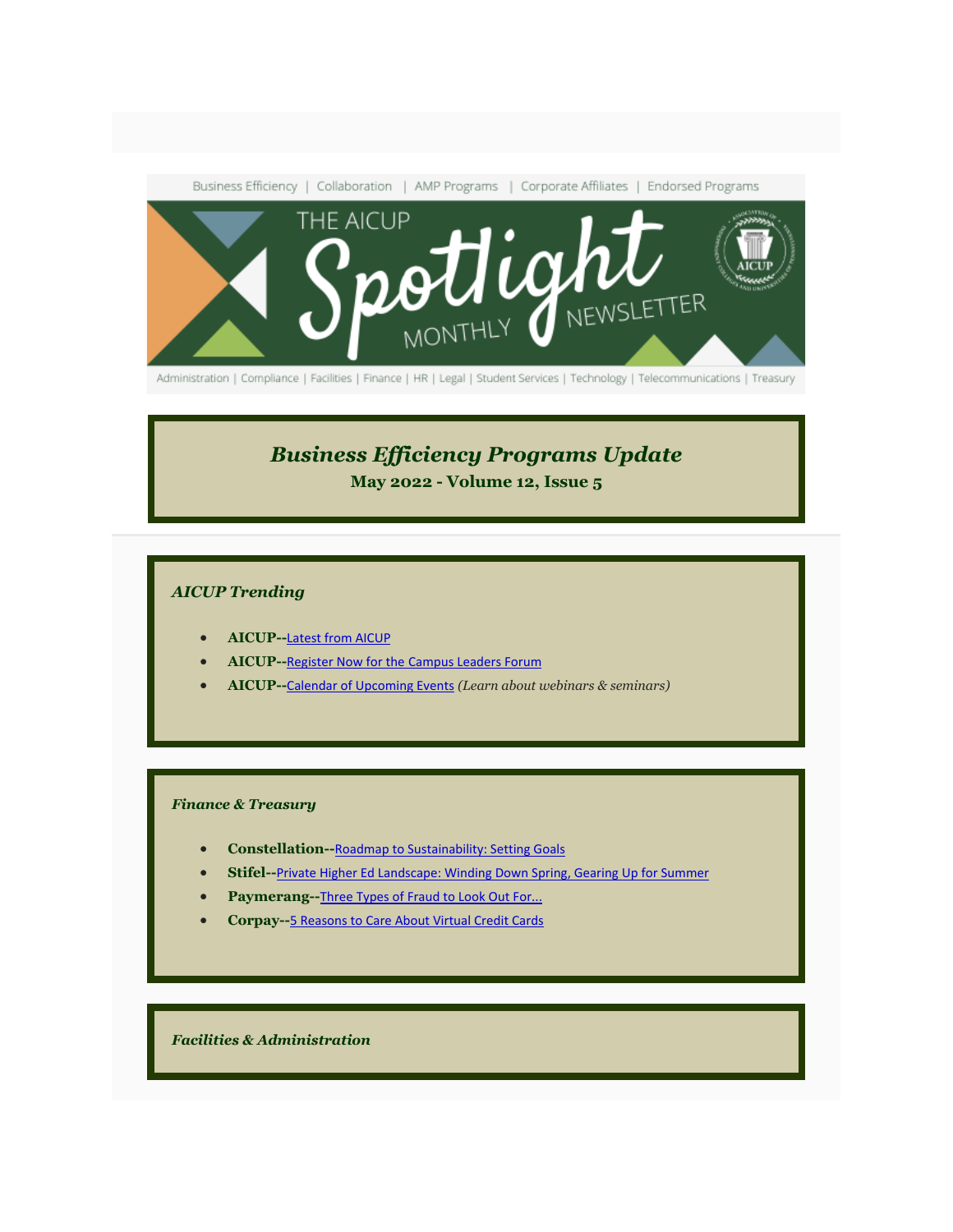

- **C&W Services--**[8 Golden Rules to Effectively Manage Maintenance Operations](#page-11-0)
- **RLPS Architects/Interiors--**[Supporting Student Wellness & Campus Health through](#page-15-0)  [Design](#page-15-0)

#### *Technology & Telecommunications*

- **JourneyEd--**[Endpoint Platforms, Web Filtering & Network Security](#page-5-0)
- **Paymerang--**[Three Types of Fraud to Look Out For...](#page-8-0)
- **Aspect Consulting--**[AI Has Ability to Reshape Higher Ed](#page-8-1)

#### *HR, Compliance & Legal*

- **Clery Center Virtual Training--**[Integrating Title IX & Clery Act Requirements](#page-3-1) **6/22**
- **Benecon--**[Shared Services Health Plan](#page-10-0)

#### *Student Services/Enrollment Management*

- **Clery Center Virtual Training--**[Integrating Title IX & Clery Act Requirements](#page-3-1) **6/22**
- **Baker Tilly--**[Thriving in the eSports Arena at Arcadia University](#page-10-1)
- **Coursedog--**[Reach & Retain More Students w/Integrated Academic Operations](#page-13-0)
- **Kognito--**[Virtual Humans Teaching Faculty & Staff to Better Respond to Mental Health Issues](#page-14-0)
- **SafeColleges Webinar--** [Strategies to Address Stress on Physical & Mental Well-Being](#page-16-0) **6/8**

*AICUP Resources*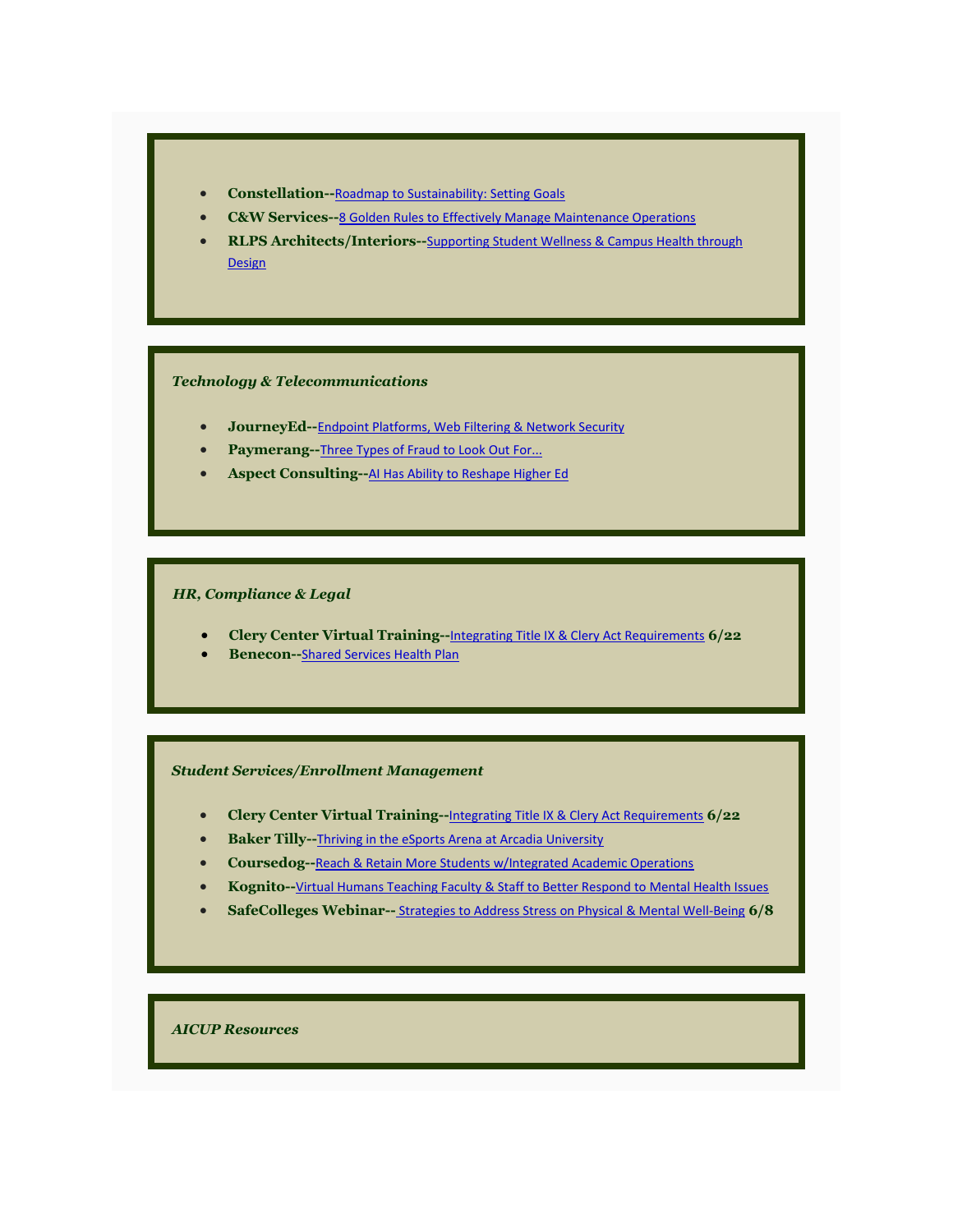- **AICUP--**[Collaboration Mission & Business Efficiency Programs](https://aicup.us2.list-manage.com/track/click?u=50862e6f402743ccc70a4f1d7&id=869c72c83d&e=1fd9971349)
- **AICUP--**Corporate Affiliate [Listing by Category](https://aicup.us2.list-manage.com/track/click?u=50862e6f402743ccc70a4f1d7&id=d4ce3bfda5&e=1fd9971349)
- **AICUP--**[Fair Use Policy of AICUP Name & Trademarks](#page-17-0)
- **AICUP--**[P](https://aicup.us2.list-manage.com/track/click?u=50862e6f402743ccc70a4f1d7&id=d8f3e3695a&e=1fd9971349)[rivacy Policy](https://aicup.us2.list-manage.com/track/click?u=50862e6f402743ccc70a4f1d7&id=9d26a98fcb&e=1fd9971349)
- **AICUP--**[Leadership & Staff](#page-18-0)
- **AICUP--**[The Spotlight Archives](https://aicup.us2.list-manage.com/track/click?u=50862e6f402743ccc70a4f1d7&id=d67abd65db&e=1fd9971349)



# **Latest from AICUP**

## <span id="page-2-0"></span>**Campus Leaders Forum - Hybrid Format**

This will be a hybrid event with the in-person event scheduled for **June 14-15, 2022** at the Central Hotel & Conference Center in Harrisburg. Because of the increased participation at the all virtual event in June of 2021, there will also be sessions offered in the first two weeks of June. Go [here](#page-3-0) to learn more information.

# **Save the Date: Good Citizen Scholarship Golf Outing**

The annual scholarship golf outing will be held on **Tuesday, October 18th** at the Dauphin Highlands Golf Course in Harrisburg. Sponsorship Information will be available in May.

# **Add AICUP to Email Safe Sender List**

AICUP asks that you make sure AICUP is on your college or university's email safe sender list. This will ensure that important AICUP communications arrive in your email inbox.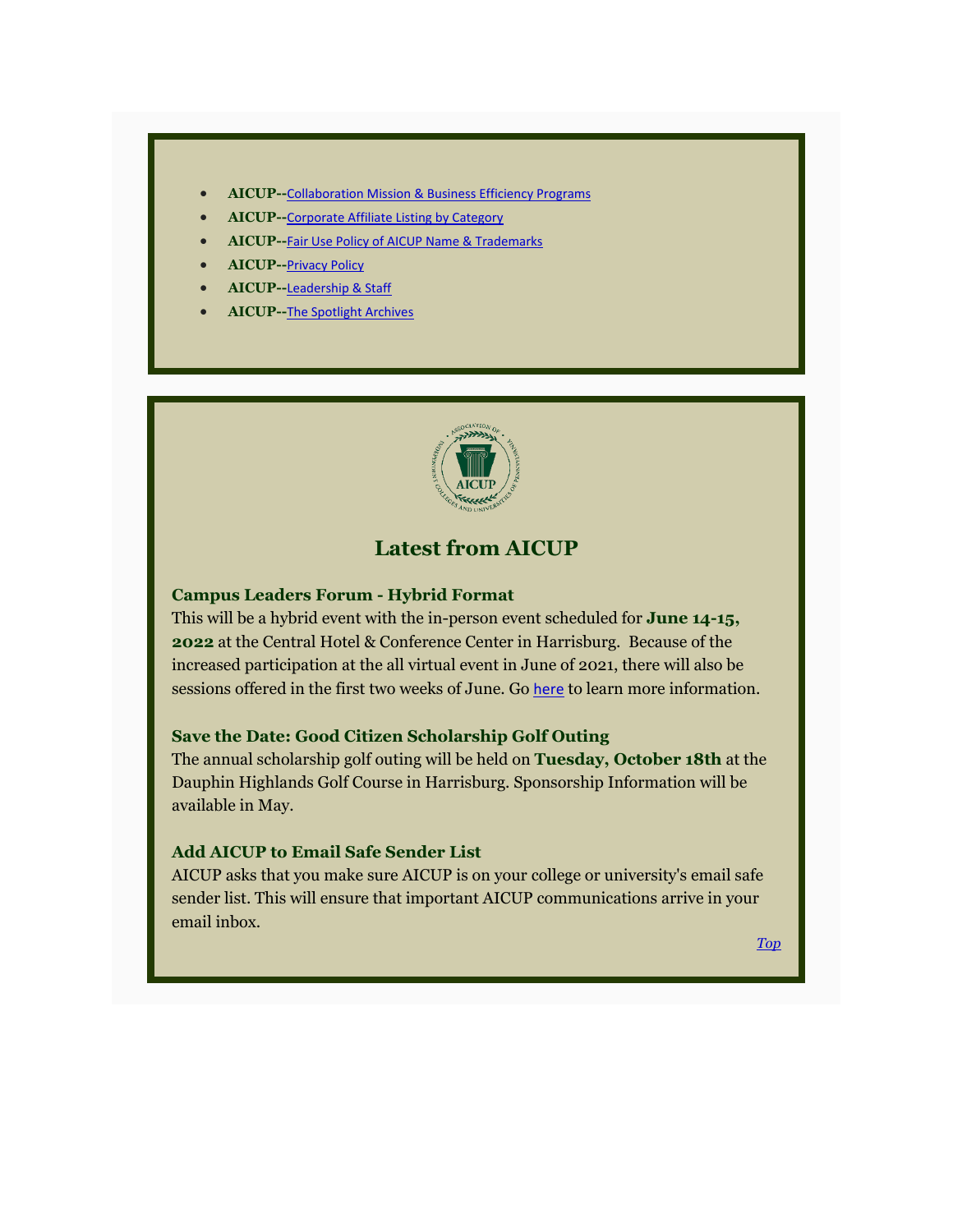

# **AICUP Campus Leaders Forum June 2022**

<span id="page-3-0"></span>This year's AICUP Campus Leaders Forum (ACLF) is a hybrid event.

There will be **virtual sessions** offered on **June 1, 2, 7 & 9**. The in-person event will be at the [Central Hotel & Conference Center](https://aicup.us2.list-manage.com/track/click?u=50862e6f402743ccc70a4f1d7&id=13f268b287&e=1fd9971349) on **June 14-15**. The event will begin on Tuesday after lunch and end on Wednesday at 4:00 PM. The sessions will be fewer, longer and will be interactive utilizing panels and roundtable discussions.

As done last year, the virtual sessions will be available to member schools for a flat fee. Once a school is registered, anyone from that school can register to attend those sessions utilizing a special code. You can contact [Kelly Carli](mailto:carli@aicup,org?subject=ACLF%20-%20Is%20My%20School%20Registered%20Yet%3F) to check if your school has registered and, if they are, she will provide the code.

Promo emails have gone out - check your spam filters if you haven't received them. Meanwhile, you can view the agenda and register at [AICUPclf.org](https://aicup.us2.list-manage.com/track/click?u=50862e6f402743ccc70a4f1d7&id=207003c792&e=1fd9971349).

*[Top](#page-0-0)*



<span id="page-3-1"></span>**Institutional Policies Training:**  *Integrating Title IX & Clery Act Requirements ~Clery Center*

**Wednesday, June 22, 2022 1:00 - 4:30 PM| Virtual** *[Register](https://aicup.us2.list-manage.com/track/click?u=50862e6f402743ccc70a4f1d7&id=d0ca91df86&e=1fd9971349)* \$225 per registrant \$199 for Clery Center Members *Deadline to Register: June 15th*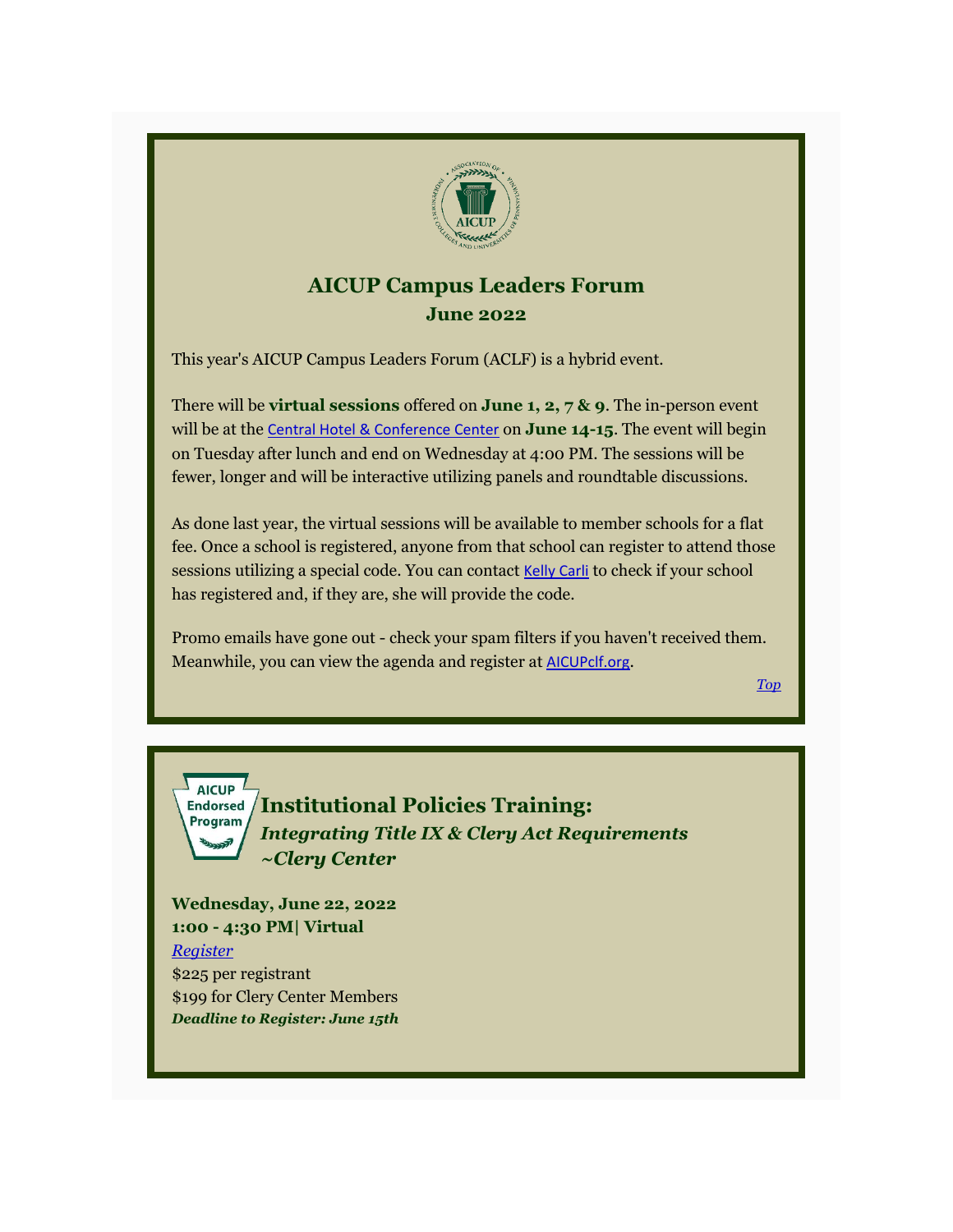Clery Center is excited to launch a new virtual training dedicated to explaining the intricacies of addressing Clery Act and Title IX requirements in policies for response and disciplinary procedures for dating violence, domestic violence, sexual assault, and stalking. Campuses often struggle to create policies that feel streamlined and approachable for students and employees and, as a result, campus community members might feel confused or lost as to how to proceed when they or someone they know is a victim of one of these crimes.

This training will explain the relationship between annual security report policy statements and the underlying institutional policies that should support them as well as instruct and skill-build around the creation of policies and procedures that fully capture the requirements of both laws. Attend this training if you are a campus administrator directly or adjacently involved in the creation or implementation of policy addressing dating and domestic violence, sexual assault, and stalking.

[Clery Center](https://aicup.us2.list-manage.com/track/click?u=50862e6f402743ccc70a4f1d7&id=1e61a64181&e=1fd9971349) is the longtime endorsed program provider of the *AICUP Clery Center Membership Program*. Clery Center is a national nonprofit organization offering a low-cost Membership program to connect campus safety professionals with ready-to-use materials, resources, and strategies to help guide them through understanding and implementing the provisions of the Clery Act. We not only guide institutions in implementation, but to exemplify the spirit of the law with a proactive commitment to campus safety. Clery Center Members receive benefits like an annual security report review, free and discounted training, and support and assistance from our Clery Act experts.

[Download the Clery Center Brochure](https://aicup.us2.list-manage.com/track/click?u=50862e6f402743ccc70a4f1d7&id=0347eef1bf&e=1fd9971349)

*Contact: Cheryl Levy, [clevy@clerycenter.org](mailto:clevy@clerycenter.org?subject=AICUP%20Clery%20Center%20Membership%20Program) or 484-584-4217*

*[Top](#page-0-0)*

<span id="page-4-0"></span>**AICUP Setting Sustainability Goals & Meeting Them**  Program **w/Reduction Targets**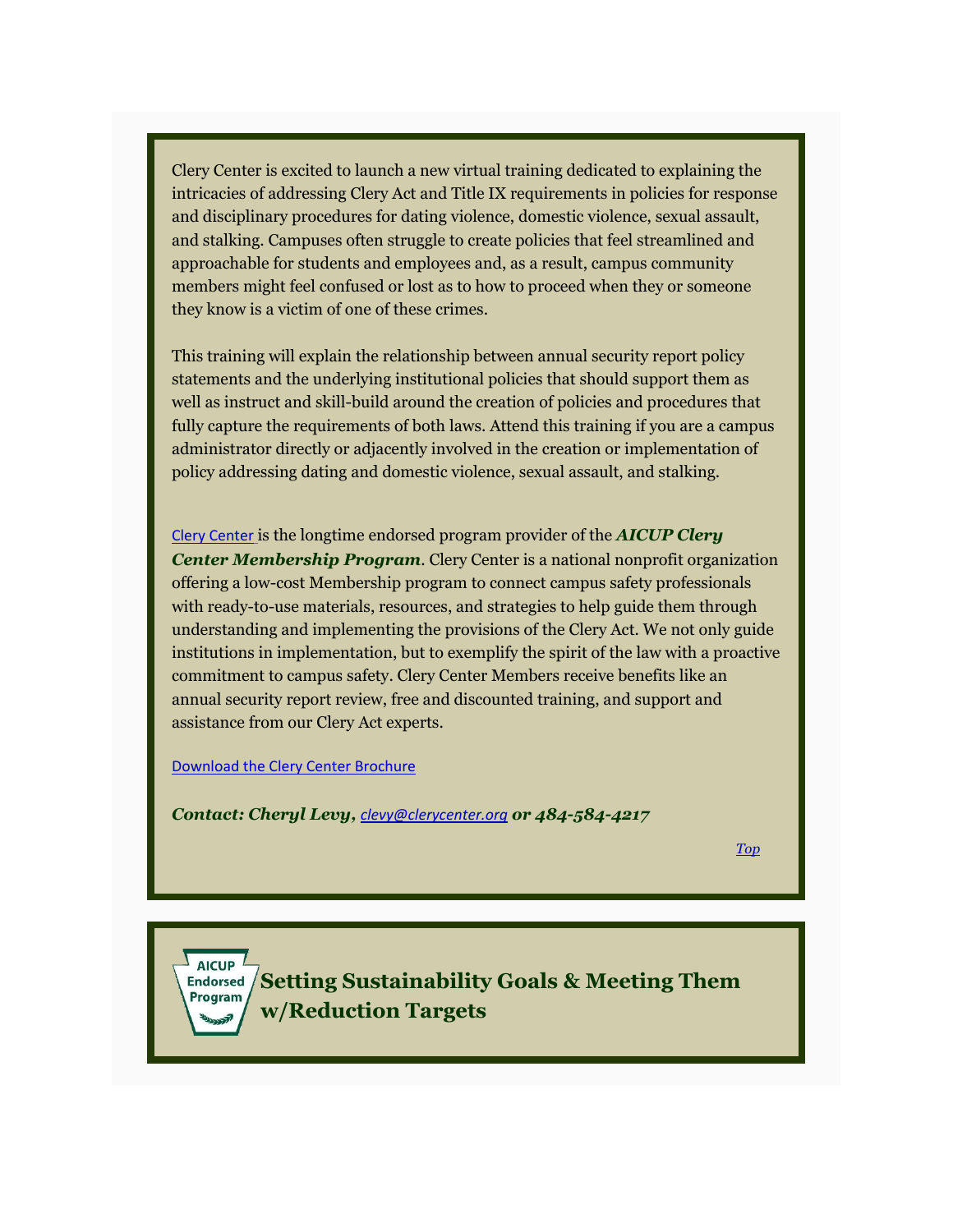# *~Constellation*

Government entities and institutional investors are increasingly applying pressure on organizations to address climate change.

As additional scrutiny is placed on emissions and supply chain management, many organizations have established aspirational goals to improve environmental, social and governance (ESG) metrics, although some lack detailed plans on how to achieve their goals. Constellation can deliver value and expertise in this area by helping customers set attainable milestones and understand the critical areas to target for improvement.

To comply with statewide and national clean energy regulations and global initiatives, and to be recognized as leaders in sustainability, more organizations are proactively measuring and reporting their greenhouse gas emissions (GHG) and setting targets to reduce them.

## *[Read More](https://aicup.us2.list-manage.com/track/click?u=50862e6f402743ccc70a4f1d7&id=8a3ed3125d&e=1fd9971349)*

[Constellation](https://aicup.us2.list-manage.com/track/click?u=50862e6f402743ccc70a4f1d7&id=d13f0e71fb&e=1fd9971349) is the endorsed program provider of the Energy Management & Procurement Program. By participating in the program, AICUP members can be assured of getting excellent rates, stability over a longer term, and many other valueadded products (e.g. Green Power). Member colleges are priced individually to assure that one does not subsidize another.

*Contact: Blaire Miller at [blaire.miller@constellation.com](mailto:blaire.miller@constellation.com)*

*Find additional info, on the [Constellation microsite](https://aicup.us2.list-manage.com/track/click?u=50862e6f402743ccc70a4f1d7&id=ab69e1e48d&e=1fd9971349) especially for AICUP Members.*

*[View the Weekly Energy Industry Summary](https://aicup.us2.list-manage.com/track/click?u=50862e6f402743ccc70a4f1d7&id=9e2965d602&e=1fd9971349)*

<span id="page-5-0"></span>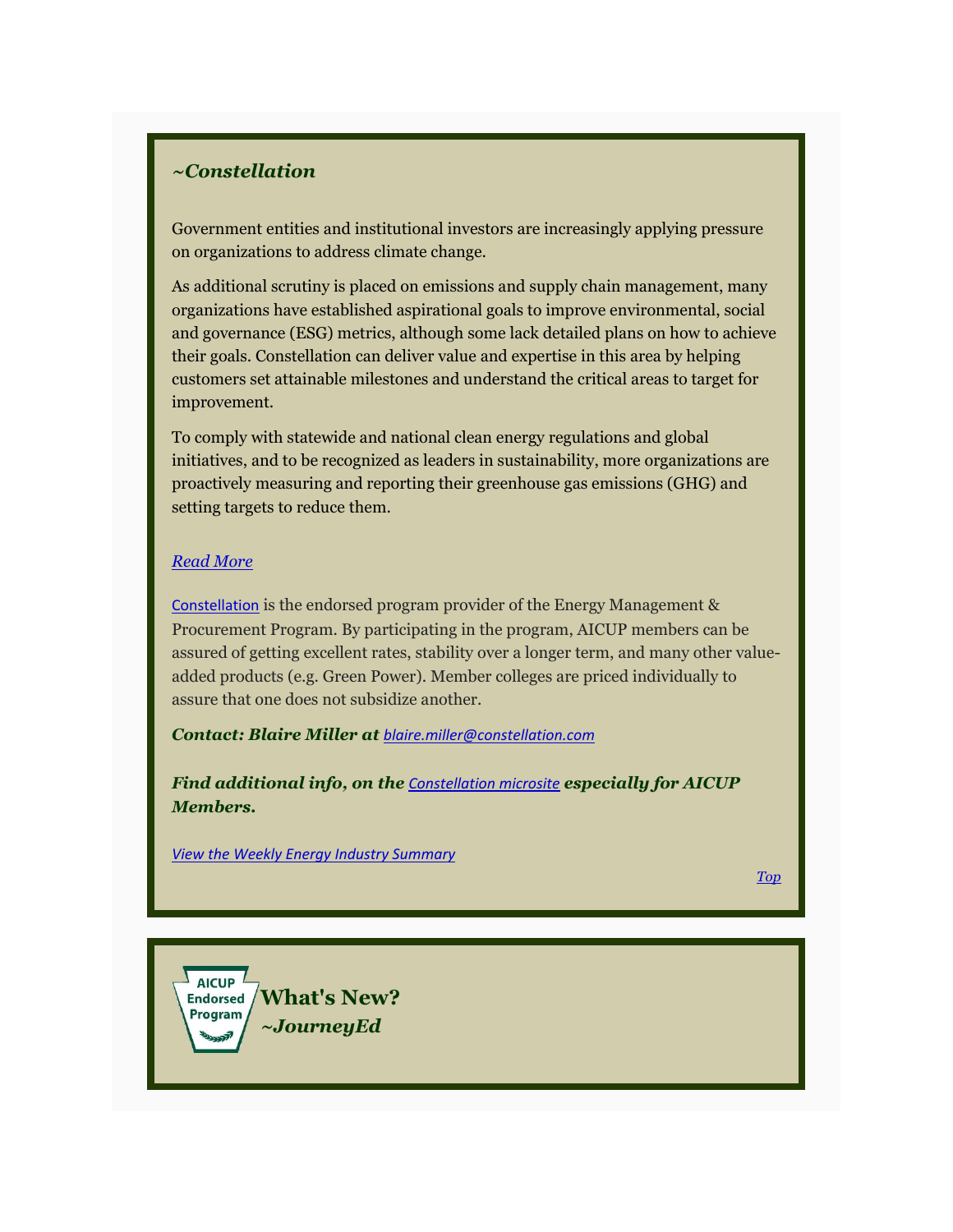# **Comparisons of Leading Global Endpoint Protection Platforms**

With the rise of digital devices and online learning, schools are among the most vulnerable to cyber-attacks. Don't wait until a breach occurs. Keep student and faculty data safe by staying one step ahead of the cyber threats. *[Download](https://aicup.us2.list-manage.com/track/click?u=50862e6f402743ccc70a4f1d7&id=15a0142519&e=1fd9971349)*

## **Web Filtering & Security Platform for Schools**

Amid a rapidly shifting educational context, identifying the components of an engaging learning experience is crucial. These findings can serve as fundamental principles for those interested in creating engaging learning experiences in traditional or digital classroom environments. *[Learn More](https://aicup.us2.list-manage.com/track/click?u=50862e6f402743ccc70a4f1d7&id=3b5b535d19&e=1fd9971349)*

# **Network Security**

You're likely aware that schools are being targeted by cyber-attacks because their network security is not always as strong as corporate security. As a result, insurance companies are now requiring schools to upgrade their security to prevent breaches and those upgrades are costing more money. For over 30 years, we have helped schools with their technology needs while also providing budget saving education pricing. We're offering you an opportunity to save on your existing security vendor contract(s).

JourneyEd works with most of the market leaders to include but not limited to: CrowdStrike, Red Canary, Carbon Black, Sophos, Malwarebytes, Bitdefender, PC Matic, Trend Micro, SentinelOne, Trellix(formerly McAfee), ESET and more.

JourneyEd can likely save money for your school as they have done for others. *[Get a quick and free quote](https://aicup.us2.list-manage.com/track/click?u=50862e6f402743ccc70a4f1d7&id=881034cb05&e=1fd9971349)*

[JourneyEd](https://aicup.us2.list-manage.com/track/click?u=50862e6f402743ccc70a4f1d7&id=b22ac8a526&e=1fd9971349) is the endorsed program provider of software programs for Adobe, Microsoft and VMware.

*Contact: Jason Watson at [jwatson@journeyed.com](mailto:jwatson@journeyed.com) or 800-876-3507, ext.7111*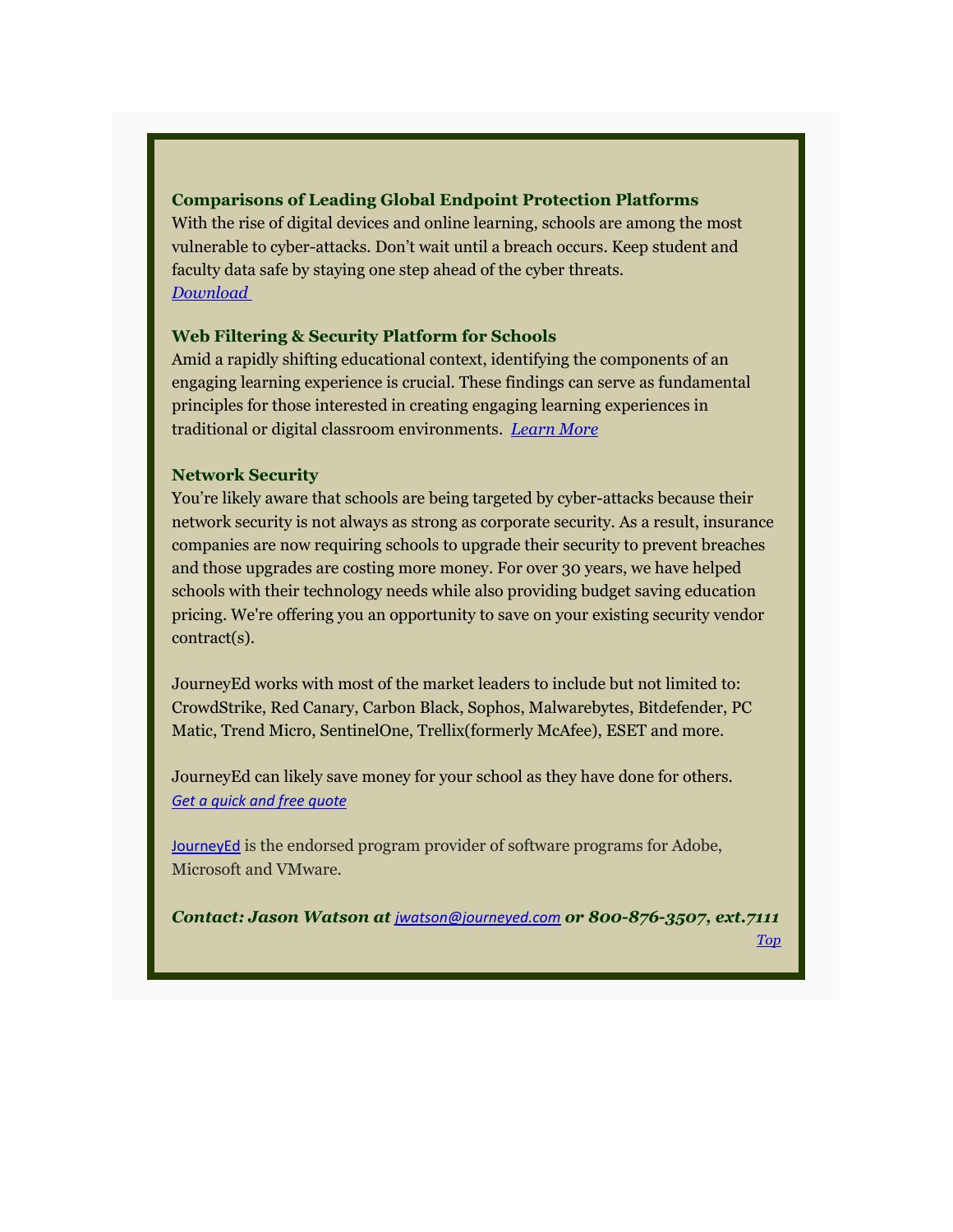#### <span id="page-7-0"></span>AICUP  $\frac{1}{2}$ **Endorsed AICUP Bond Finance Update** Program *~Stifel*

*[Municipal Market Update](https://aicup.us2.list-manage.com/track/click?u=50862e6f402743ccc70a4f1d7&id=39d07f10ae&e=1fd9971349) - May 2022*

# **What Stifel Hears...**

- Enrollment and tuition trends remain key drivers as student-derived revenues average approximately 75% and 50% of operating revenues for private and public institutions respectively.
- Query--Will May actually indicate what Fall enrollment looks like or has COVID caused this traditional deposit date to slide into early summer?
- Query--How will increased costs for food, energy and labor impact higher education operating budgets for the 2022-23 academic year?
- 2021 saw the last of the Federal COVID funds awarded to higher education institutions, at a time when investment returns were also robust. On the other hand, recent market disruptions without Federal COVID support, may negatively impact endowment draws.

#### *[Download Winding Down Spring...Gearing Up for Summer](https://aicup.us2.list-manage.com/track/click?u=50862e6f402743ccc70a4f1d7&id=df097dc7fa&e=1fd9971349)*

## [Stifel](https://aicup.us2.list-manage.com/track/click?u=50862e6f402743ccc70a4f1d7&id=4834e7d6c8&e=1fd9971349) oversees the *AICUP Debt Financial Advisory & Bond Program*.

Through this Program, AICUP members have managed all aspects of their debt portfolio. The program's highly experienced team includes the national Higher Education Practice Group of Stifel, Ballard Spahr and The Bank of New York Mellon Trust Company (as Trustee). The same individual team members employed by the program's participating firms have worked with the program since its inception in 1997, saving AICUP members both time and costs of issuance.

*Contact: Linda Eremita at [eremital@stifel.com](mailto:eremital@stifel.com) or 412-923-5927*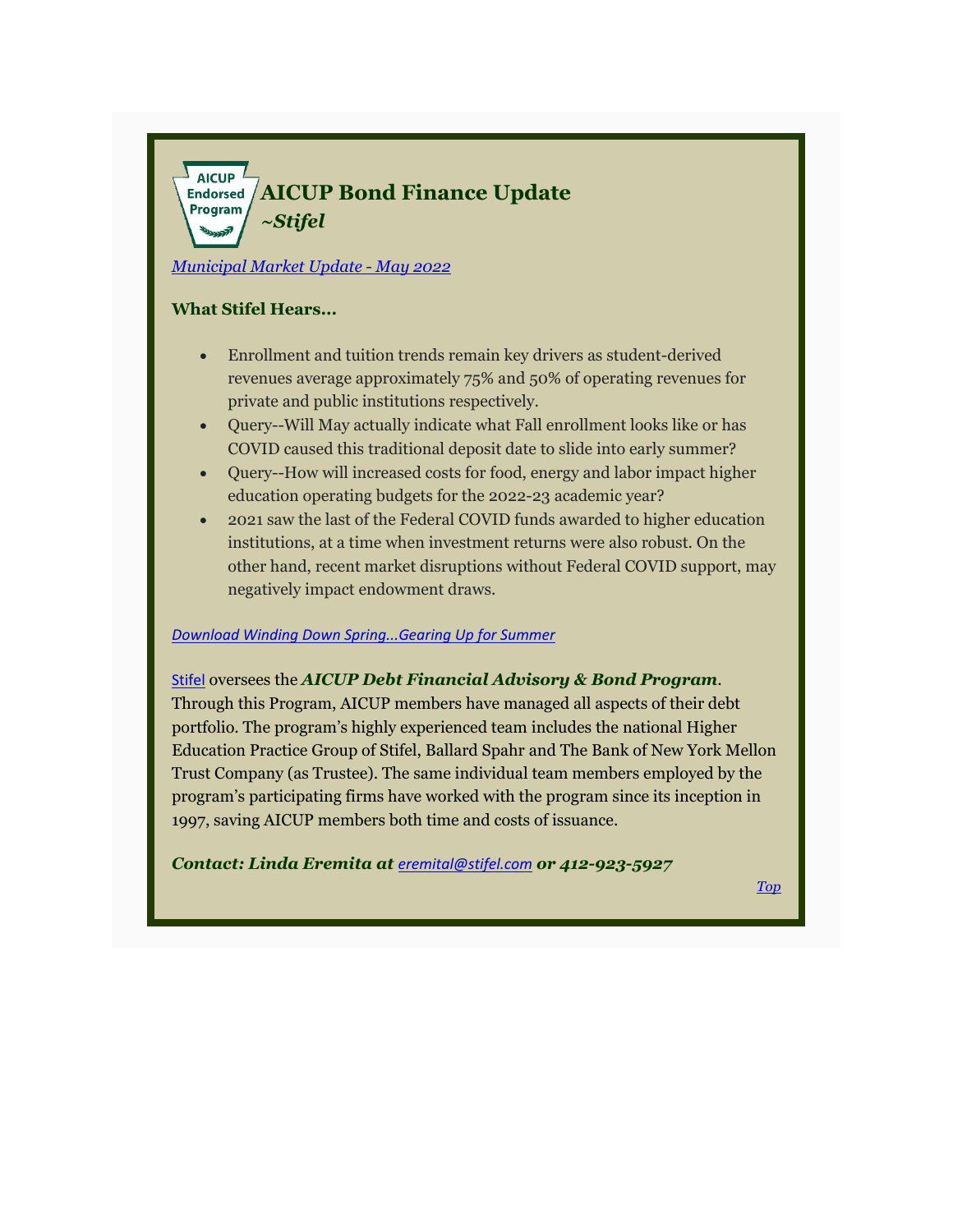# <span id="page-8-0"></span>**Three Types of Fraud to Look Out For...**

## *~Paymerang*

74% of organizations were targets of payment fraud in 2020. It's imperative for colleges to conduct quarterly trainings to educate their team on fraud prevention. All it takes is one bad click for an entire organization to crumble.

Here are three types of fraud to look out for:

- **Business Email Compromise (BEC)** this is when scam artists use emails to dupe accounting departments into transferring funds into illegitimate accounts.
- **Vendor Impersonation** fraudsters send fake emails to companies asking for payment.
- **Phishing** fraudsters send a fake message designed to trick a human victims into revealing sensitive information so the attacker can expose the victims device to malicious software, get their credit card info and passwords.

# *[Download Flier to Distribute](https://aicup.us2.list-manage.com/track/click?u=50862e6f402743ccc70a4f1d7&id=cdec265c47&e=1fd9971349)*

[Paymerang](https://aicup.us2.list-manage.com/track/click?u=50862e6f402743ccc70a4f1d7&id=23f0f787dc&e=1fd9971349) is an AMP provider of the *A/P Automation Program* which frees higher education from repetitive manual tasks, reduces fraud, and eliminates compliance risks.

*Contact: Tom Smith, [tcsmith@paymerang.com](mailto:tcsmith@paymerang.com) or 804-414-6621*

<span id="page-8-1"></span>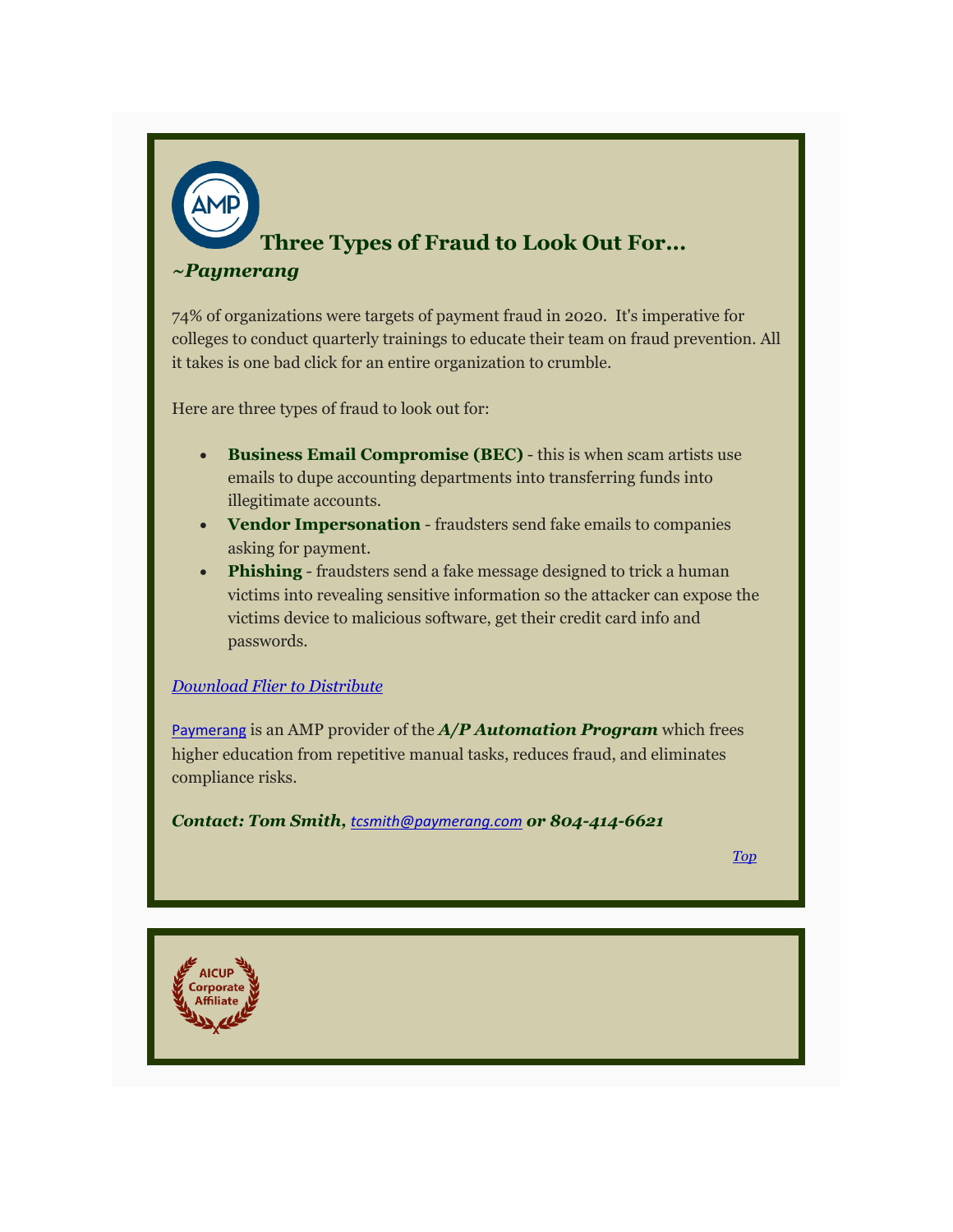# *Aspect Consulting*

# *Artificial Intelligence Has Ability to Reshape Higher Ed*

Unknowingly, we use AI daily. Major corporations use AI on websites and apps in ways that seem miraculous at first. For example, have you ever browsed your favorite website, and then later when scrolling social media you see an advertisement of the exact items you clicked as you browsed? It was almost as if the stores knew you personally.

Here's another one. Have you ever gotten book recommendations in your inbox or song recommendations after listening to a particular artist? These are examples of how artificial intelligence is used everyday. Companies have learned to be creative. It's a new and personal way of connecting with potential customers in an effort to score a sale, and it works.

In education, AI is currently being used as a source of student support and guidance. Through apps, students can receive recommendations on course scheduling, best majors, and even what career paths the student may want to consider. Recommendations are based on the students grades, student profiles, and other factors. Computer scientists consider a significant amount of data when designing such applications to ensure maximum efficiency..

While these are just a few of the ways in which AI has eased into everyday existence, one of the best benefits is its scalability. While machines are not teaching full classes, there is no doubt that AI systems are capable of completing more tasks, reaching more individuals, and getting more jobs done than humans could ever do in the same timeframe. This allows organizations to reach new heights, grow in ways unimaginable, and ramp up the quality of the student experience. AI promotes successful experiences, streamlines processes, and helps with managing resources. Investing in tools that exceed your goals can take your organization to the next level.

*Contact: Chris Bressi, [cbressi@aspect-consulting.com](mailto:cbressi@aspect-consulting.com%C2%A0) or 610-783-0600*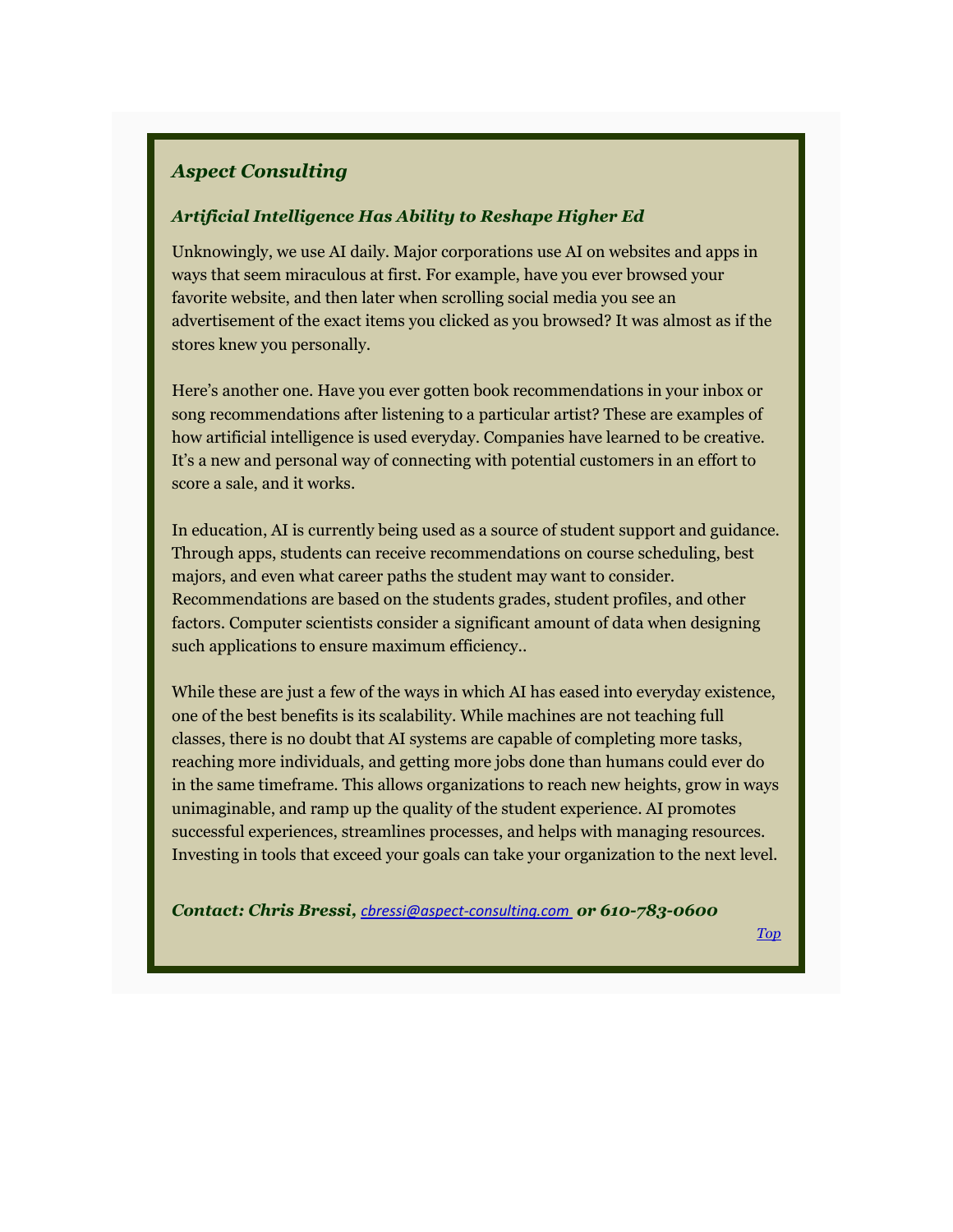<span id="page-10-1"></span>

# *Baker Tilly*

# *Thriving in the eSports Arena at Arcadia University*

The booming arena of esports is a "game changer" in higher education and continues to grow. Arcadia University's Esports Director and alum, Bill Rodgers, joins us in this episode of Higher Ed Advisor to discuss the bright future of esports and how his institution and its students are thriving in this space. The former Arcadia swim team member illustrates the unique similarities between esports and college athletics as he highlights how values of collaboration, strategy and institution-wide support in traditional college athletics are also hallmarks of a successful college esports program.

Plus, Bill shares what it takes to prepare and operate an esports program in higher education, how to optimize scholarships and recruiting for esports and keys to creating a flourishing community of esports athletes.

*[Listen to the Podcast](https://aicup.us2.list-manage.com/track/click?u=50862e6f402743ccc70a4f1d7&id=7f802080f6&e=1fd9971349) [Download the eSports Evaluation Guide 2.0](https://aicup.us2.list-manage.com/track/click?u=50862e6f402743ccc70a4f1d7&id=de7fd76be2&e=1fd9971349)*

*Contact: Dave Capitano, [dave.capitano@bakertilly.com](mailto:dave.capitano@bakertilly.com) or 610-927-4512*

*[Top](#page-0-0)*

<span id="page-10-0"></span>

*The Benecon Group*

# *Shared Services Health Plan: The Safest, Long-Term Solution for Funding Employee Health Benefits*

What if there was a solution that gave you more control of your health insurance spending and was seamless to implement and administer?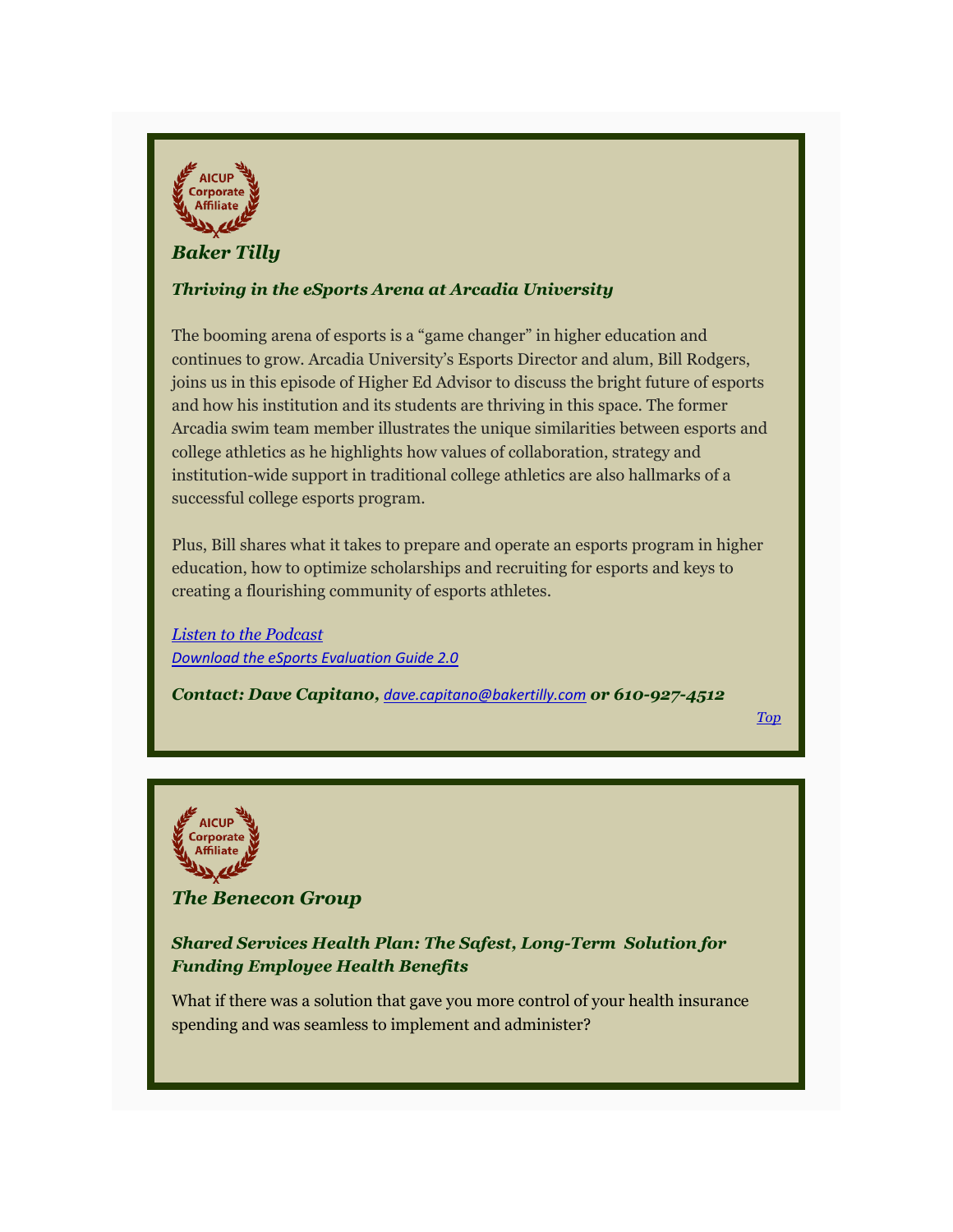Check out this [video](https://aicup.us2.list-manage.com/track/click?u=50862e6f402743ccc70a4f1d7&id=ea0eb2371d&e=1fd9971349) to learn how Shared Services can become your budget-solving solution (recorded during a *Corporate Affiliate Corner* during the 2021 *AICUP Campus Leaders Forum*)

*The Shared Services Health Plan Provides:*

- Total Transparency Know Where Every Dollar Is Spent
- Freedom to Select the Network & Administrator for your Benefits (or keep the same!)
- Complete Autonomy in Benefit Design for the Employees
- Limited Sharing of Risk Among Members (< 25%)
- Protection from Volatile Claims
- Annual Rate Caps
- Surplus Retention Each member controls and retains 100%
- Proven Funding Model for 30+ Years
- Compliance Resources & Complimentary Monthly Webinars

Please visit the *[SSHP Interactive Resource Page](https://aicup.us2.list-manage.com/track/click?u=50862e6f402743ccc70a4f1d7&id=d9ceb0ab2b&e=1fd9971349)* for additional benefits and details:

*\*To schedule a personalized webinar or learn more about the benefits of SSHP and how it is different than other consortium models, please contact [marketing@benecon.com](mailto:marketing@benecon.com).*

*Contact: David P. Wuenschel, [dwuenschel@benecon.com](mailto:dwuenschel@benecon.com) or 888-400-4647*

*[Top](#page-0-0)*

<span id="page-11-0"></span>

*C&W Services*

# *8 Golden Rules for Effectively Managing Maintenance Operations*

Relying on consistent performance from the facility maintenance team is critical. When focused on team capability management, several principles should be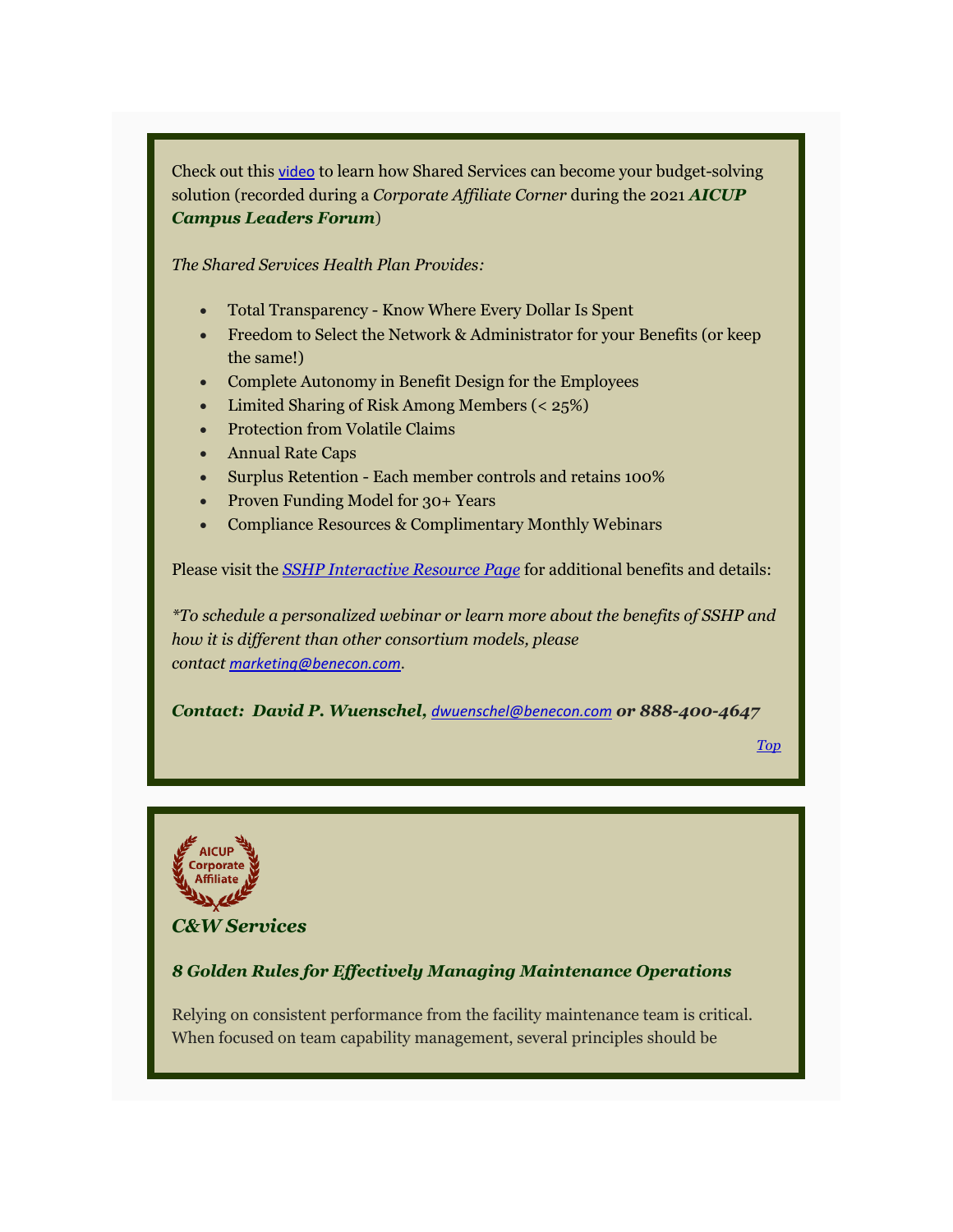considered within the continuous improvement framework. The Eight Golden Rules are simple guidelines to establish consistent performance and build a foundational maintenance framework that enables improvement. They can be adopted for any organization looking to use maintenance data to drive improvement in their facility service program.

#### *[Read More](https://aicup.us2.list-manage.com/track/click?u=50862e6f402743ccc70a4f1d7&id=2de8ebe104&e=1fd9971349)*

*Contact: Frank Holister, [frank.hollister@cwservices.com](mailto:frank.hollister@cwservices.com) or 717-303-7324*

*[Top](#page-0-0)*

<span id="page-12-0"></span>

*Corpay*

## *5 Reasons to Care About Virtual Credit Cards*

Financial technology is taking off all over the world. It's estimated that by 2025 80% of all B2B payments will be virtual. So, you ask, "So what? Why should I care about virtual payments?" Here are 5 reasons why you should care about virtual credit cards.

- 1. **Reduce cost and paper:** Virtual credit cards eliminate the need for paper checks. Loading, printing, and distributing checks can add up to a significant expense, particularly when the cost of labor and tracking lost or stolen checks are built in.
- 2. **Improve cash flow:** Virtual cards give your college or university the opportunity to earn rebates based on your business spend, thus effectively turning your AP team into a revenue generator.
- 3. **Increase working capital and float:** Hold cash longer by utilizing your credit card account to pay vendors instead of by check. Depending on the credit limit and terms you negotiate with your provider, you could extend cash float by 30 days or more without changing payment terms with your vendors.
- 4. **Mitigate risk:** A virtual credit card program allows you to process all of your vendor payments via a safe and secure platform. This reduces the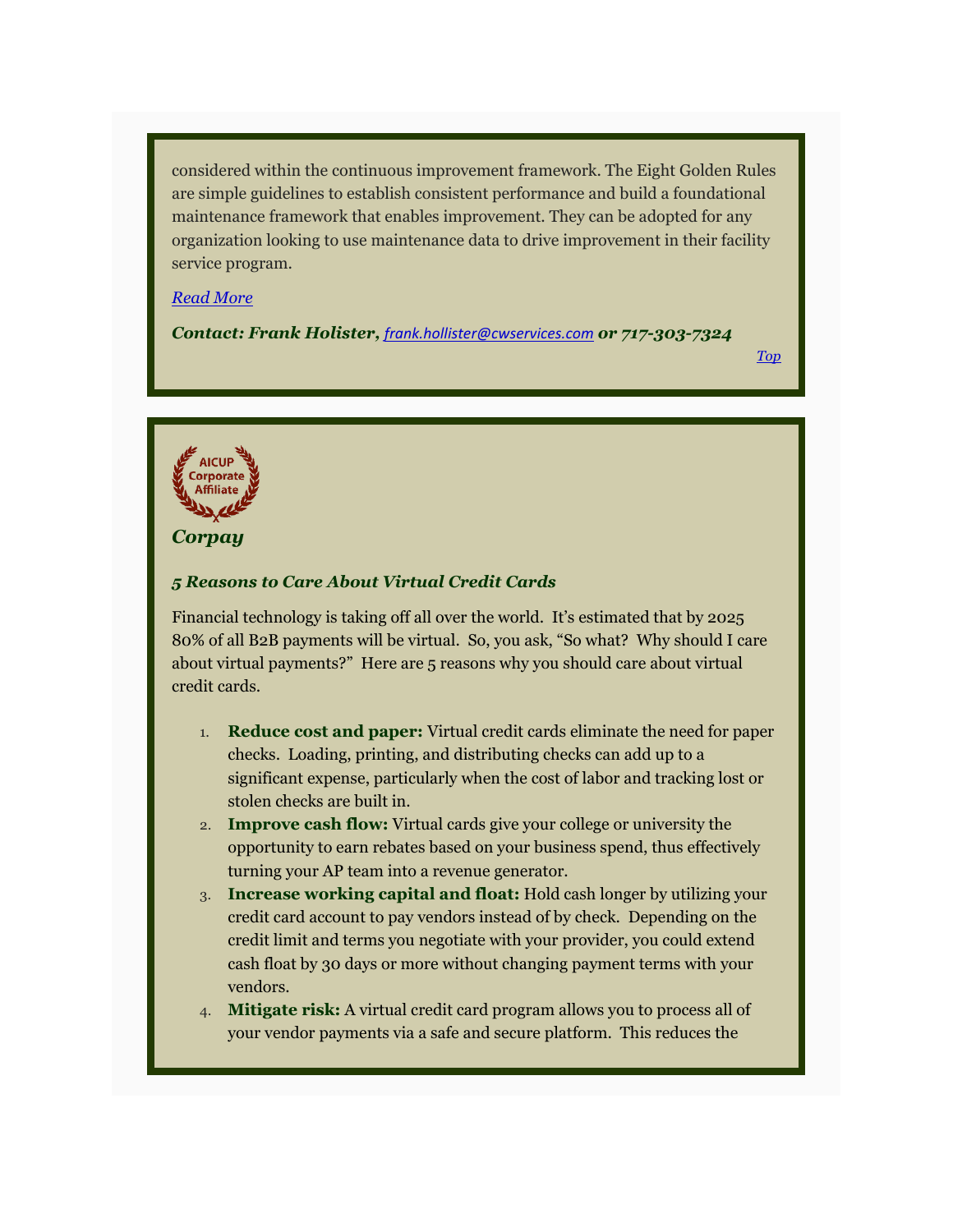possibility of lost or stolen checks getting into the hands of unauthorized users.

5. **Streamline payments:** Virtual cards automate the payment and reconciliation process by integrating into your financial or ERP system. This integration releases your school from the manual work associated with vendor payments and frees your employees to perform higher value activities.

*Contact: Matt Riexinger, [Matthew.riexinger@comdata.com](mailto:Matthew.riexinger@comdata.com?subject=AICUP%20-%20Want%20More%20Info) or 908-938-4884*

*[Top](#page-0-0)*

<span id="page-13-0"></span>

*Coursedog*

# *Reach & Maintain More Students with Integrated Academic Operations*

As a new corporate affiliate, Coursedog held a webinar for AICUP member schools earlier this month. This webinar looked at how to meet the evolving demands of students by examining the administrative processes that facilitate education delivery to students, known as academic operations. Integrating these often-siloed processes allows your institution to sustainably operate and support on-time completions for students.

[Watch Recording](https://aicup.us2.list-manage.com/track/click?u=50862e6f402743ccc70a4f1d7&id=42352daf29&e=1fd9971349) [Download Slide Deck](https://aicup.us2.list-manage.com/track/click?u=50862e6f402743ccc70a4f1d7&id=e20818b2eb&e=1fd9971349)

*Contact: Zach Drollinger, [zdrollinger@coursedog.com](mailto:zdrollinger@coursedog.com) or 303-590-4508*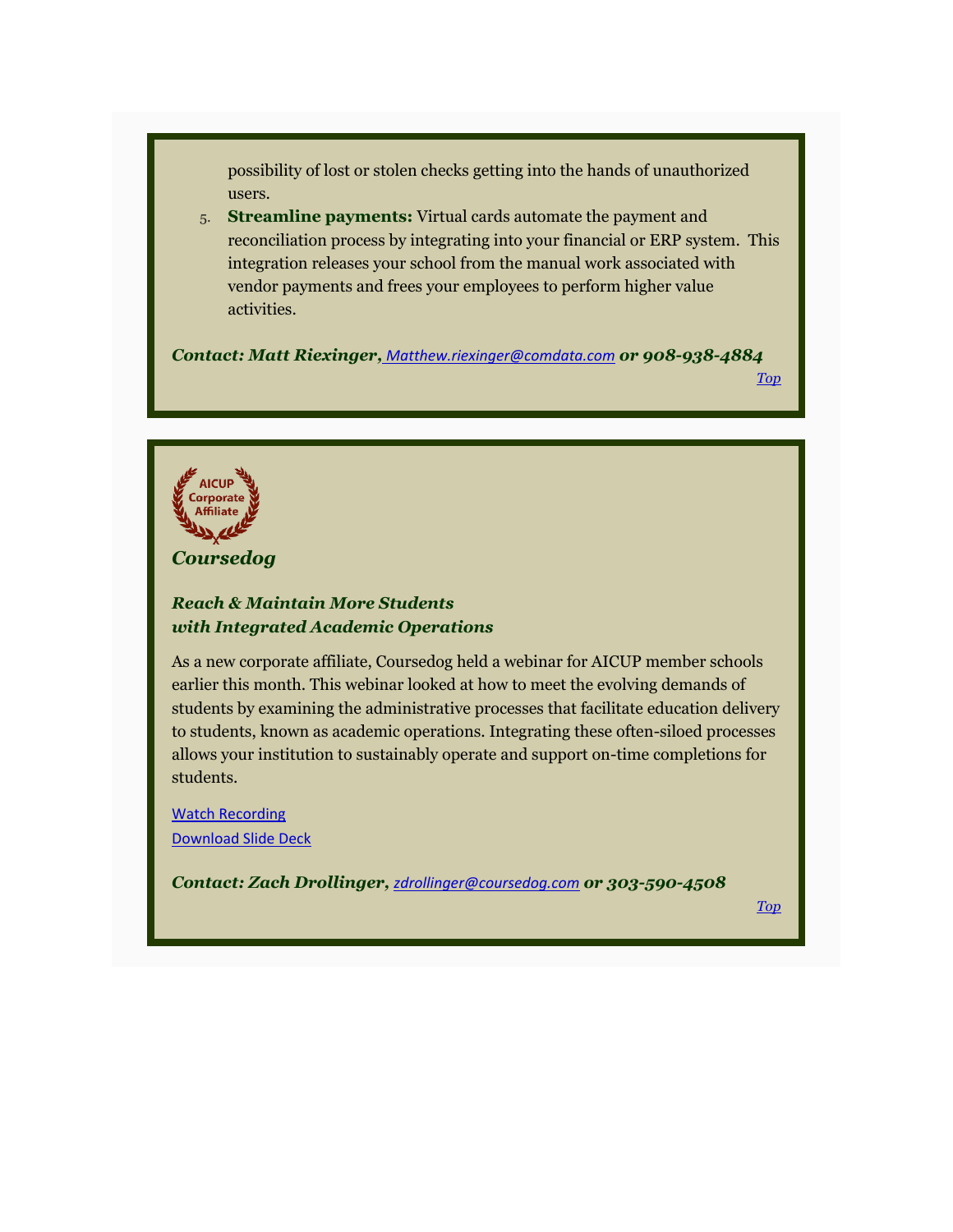<span id="page-14-0"></span>

# *Kognito*

# *Using Virtual Humans to Teach Faculty & Staff to Identify & Respond to Mental Health Concerns in Students*

*At-Risk Mental Health for Faculty & Staff* is an experiential learning experience that teaches faculty and staff how to identify, talk to, and if necessary, refer students in psychological distress to mental health support services. To increase information retention and advance personalized learning experiences, the simulation integrates multiple evidence-based instructional methodologies including scaffolding, discovery/experiential learning, situated cognition, and guided instruction. Additionally, it includes key elements from adult learning theory, motivational interviewing, and elements of multimedia learning theory, such as cohesive audiovisual components to reduce cognitive load.

A within group study was conducted with faculty, staff, administrators, and graduate students, (N = 791) at multiple institutions. Participants completed a pre-survey, followed by the training and a post survey and two-month follow-up survey. In the training, participants practiced role-playing with emotionally responsive virtual students with memory and personality that resemble real students in psychological distress.

The majority of participants were women and identified as white, had an average age of 42 and had been employed in education for 12 years. Training satisfaction measures were high, with 99% rating it 'good to excellent', 96% recommending it to others, and 90% indicating that the simulations were based on scenarios relevant to them.

Participants reported statistically significant increases from pre to post training and pre to follow-up in their preparedness and self-efficacy to recognize students in distress and motivate them to seek support. Participants were significantly more confident in helping suicidal students seek help and reported increased responsibility in contributing to a supportive campus climate, and confidence in creating a safe environment driven by open communication.

Lastly, participants were more likely to engage in motivational interviewing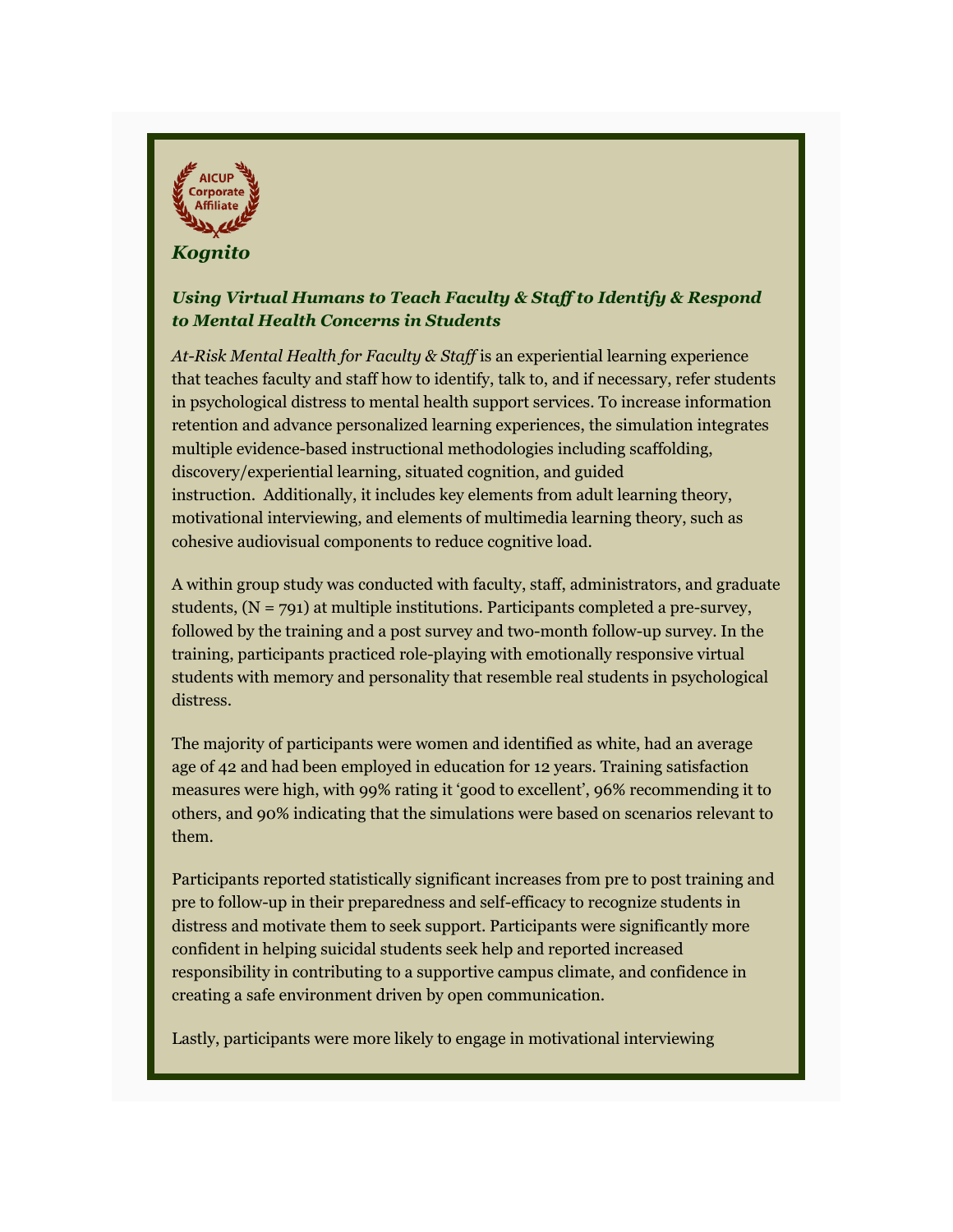strategies. These significant increases were retained at two-month follow-up, thus demonstrating the efficacy of *At-Risk Mental Health for Faculty & Staff* in supporting student mental health and wellness.

*Contact: Dr. Darren Jones, [Darren.jones@kognito.com](mailto:Darren.jones@kognito.com?subject=AICUP%20-%20More%20Info%20Needed) or 504-914-1975*

*[Top](#page-0-0)*

<span id="page-15-0"></span>

# *RLPS Architects & RLPS Interiors*

#### *Supporting Student Wellness and Campus Health Through Design*

For many young adults, college is the first time they've been on their own and away from their support network of family and close friends. COVID-19 made this time of sudden change even more stressful for many by limiting social interactions and activities while still expecting students to keep up with their courses. This dramatic and sudden change has highlighted the importance of student wellness design.

College campuses nationwide have reported higher levels of depression, anxiety, and stress. According to a survey by the American Council on Education, 72% of college and university presidents identified student mental health as a pressing issue for the 2021-22 school year. Mental health challenges can also result in less physical activity, eating too much or too little, making unhealthy food choices and sleep disruptions. As a consequence of the psychological stress, both physical well-being and academics can suffer.

Students benefit both mentally and physically from access to spaces to unwind, the ability to obtain affordable, healthy food and ways to socially connect with others and feel a sense of belonging. Campus spaces focusing on wellness should provide a sense of safety and security, act as a healing space and facilitate counseling and mentoring by staff and mental health professionals in response to students' needs.

#### *[Learn More](https://aicup.us2.list-manage.com/track/click?u=50862e6f402743ccc70a4f1d7&id=42e9550659&e=1fd9971349)*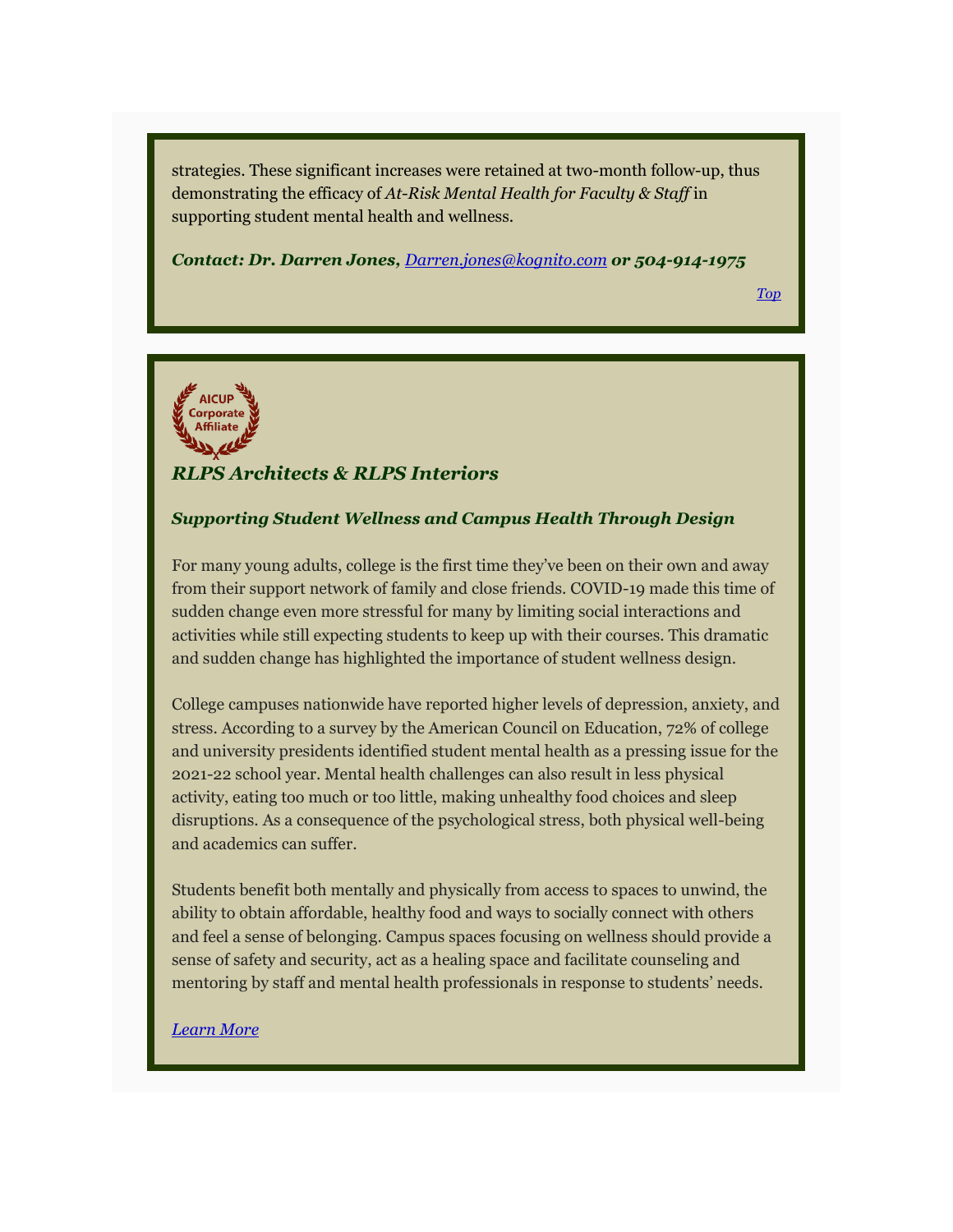#### *Contact: Sarah Bennett, [sbennett@rlps.com](mailto:sbennett@rlps.com) or 717-560-9501*

<span id="page-16-0"></span>**AICUP** Corporate Affiliate

# *SafeColleges~ a Vector Solutions Brand*

*Webinar: Impact of Stress on Physical & Mental Well-Being: Strategies for Campus Leaders*

**Wednesday, June 8, 2022 2:00 PM| Virtual** *[Register](https://aicup.us2.list-manage.com/track/click?u=50862e6f402743ccc70a4f1d7&id=03ddcc70d6&e=1fd9971349)*

Population health is the science of understanding the multiple determinants of ongoing stress and trauma on our physical and mental well-being, from the cellular to the societal level. Using data science, which provides critical insights on strategies and best practices for mental well being, leaders and institutional advocates stand to make an impact on the quality of life for their students, faculty, and staff.

# **Learning Objectives:**

By the end of this webinar, participants should be able to:

- Recall key strategies for population-level wellness.
- Describe the "micropractice" framework.
- Summarize how the power of relationships can defend against mental distress and trauma.

*Contact: Samantha Jones, [Samantha.jones@vectorsolutions.com](mailto:Samantha.jones@vectorsolutions.com) or 513-783- 2751*

*[Top](#page-0-0)*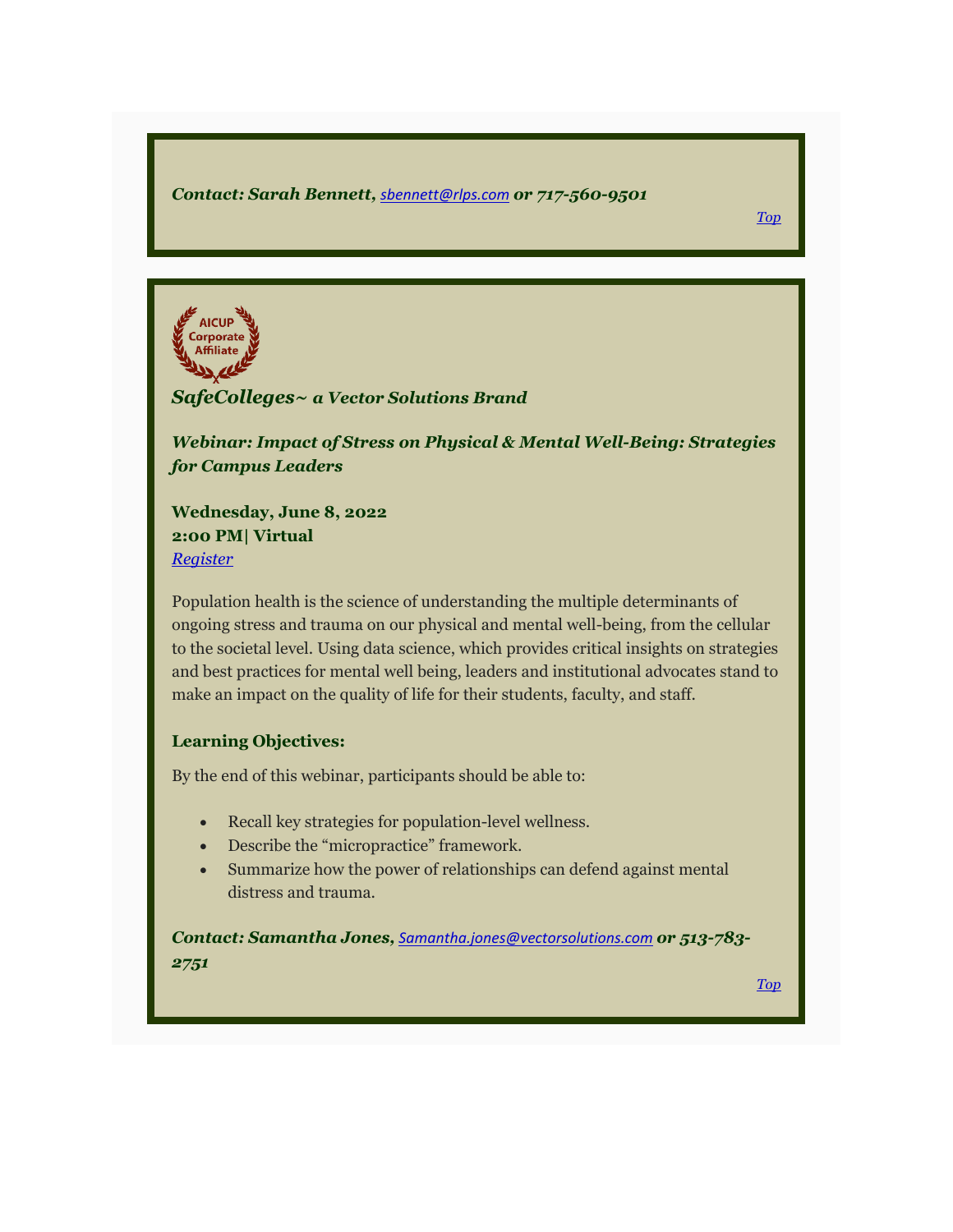<span id="page-17-0"></span>

# **Fair Use Policy of AICUP Name & Trademarks for Corporate Affiliates**

Since the creation of the [Corporate Affiliate](https://aicup.us2.list-manage.com/track/click?u=50862e6f402743ccc70a4f1d7&id=f2a7401a5a&e=1fd9971349) program in 2005, AICUP corporate affiliates have been an important link between Pennsylvania's business sector and the independent non-profit higher education sector. AICUP enlists Corporate Affiliates as a means of providing resources to the AICUP membership. An invitation to become a Corporate Affiliate is extended only after a meeting with AICUP staff and having at least one AICUP member as a client.

There are three levels of corporate affiliate engagements with AICUP:

- AICUP Corporate Affiliate a company designations
- AICUP Member Preferred (AMP) Provider a program designation
- AICUP Endorsed Program a program designation

AICUP appreciates the continued support of AICUP corporate affiliates at AICUP events such as the *[AICUP Campus Leaders Forum](https://aicup.us2.list-manage.com/track/click?u=50862e6f402743ccc70a4f1d7&id=ad9f421c02&e=1fd9971349)* and the *[AICUP Good Citizens](https://aicup.us2.list-manage.com/track/click?u=50862e6f402743ccc70a4f1d7&id=f042b15cd6&e=1fd9971349)  [Scholarship Golf Outing](https://aicup.us2.list-manage.com/track/click?u=50862e6f402743ccc70a4f1d7&id=f042b15cd6&e=1fd9971349)* as well as within various publications like *[The Spotlight](https://aicup.us2.list-manage.com/track/click?u=50862e6f402743ccc70a4f1d7&id=a776af4a52&e=1fd9971349)* and the *[Business Efficiency Program Manual](https://aicup.us2.list-manage.com/track/click?u=50862e6f402743ccc70a4f1d7&id=b994a2a3e5&e=1fd9971349)*.

Last year an unfortunate misunderstanding occurred prompting the AICUP Staff and the Member Services Committee to develop written guidelines for the proper use of AICUP's Membership Directory and various tradenames/logos by AICUP corporate affiliates. *A newly adopted Fair Use policy now sets forth the proper use of AICUP's tradename and trademarks in any communications by AICUP Corporate Affiliates.*

*Any who would like to view these guidelines may do so by going [here](https://aicup.us2.list-manage.com/track/click?u=50862e6f402743ccc70a4f1d7&id=98820ab887&e=1fd9971349).*